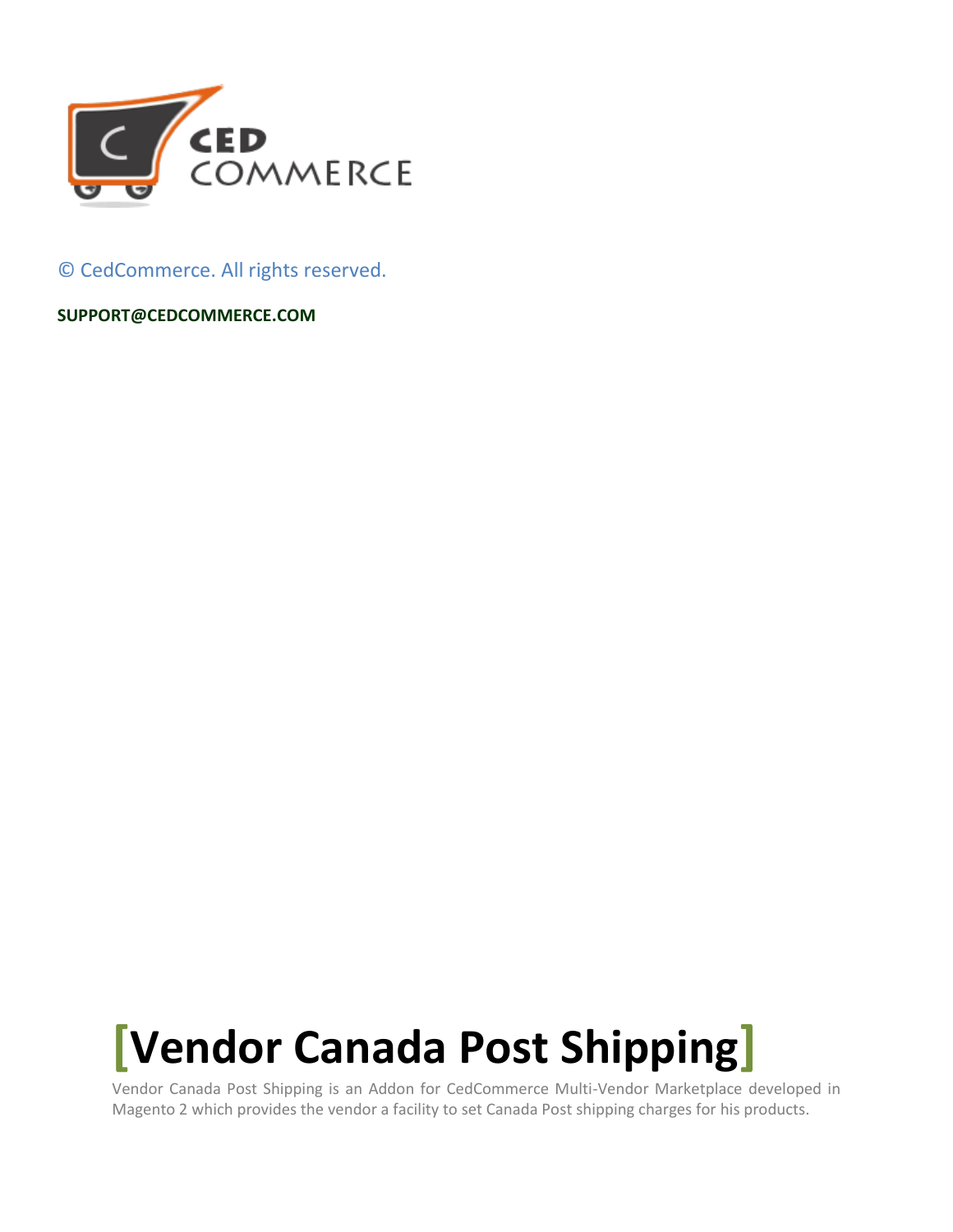

## **Vendor Canada Post Shipping**

## **User Manual**

*Version* **- 2.0**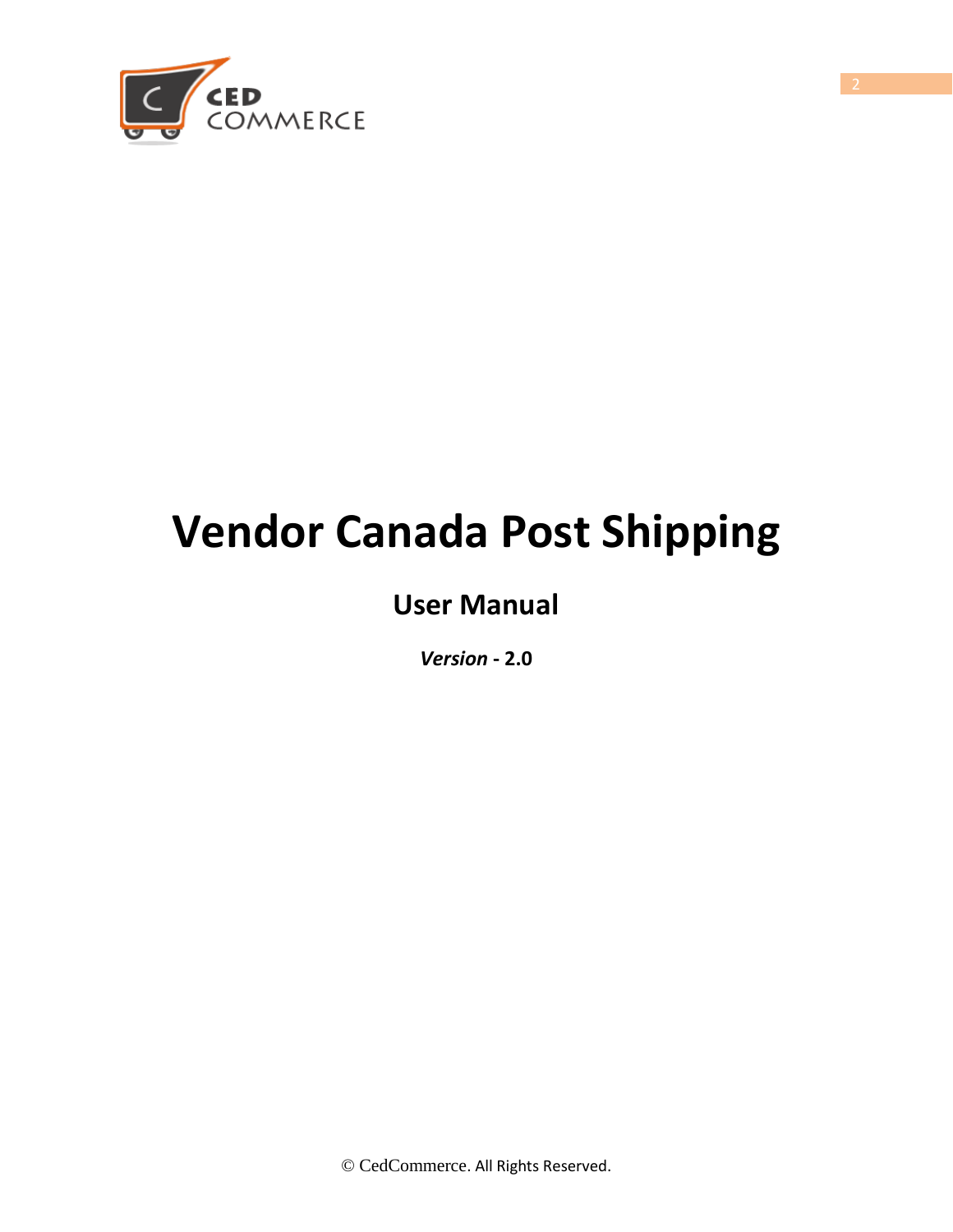

#### **Contents**

<span id="page-2-0"></span>

| $\blacksquare$ i. |  |
|-------------------|--|
|                   |  |
|                   |  |
| $\mathbf{i}$ .    |  |
|                   |  |
|                   |  |
|                   |  |
|                   |  |
|                   |  |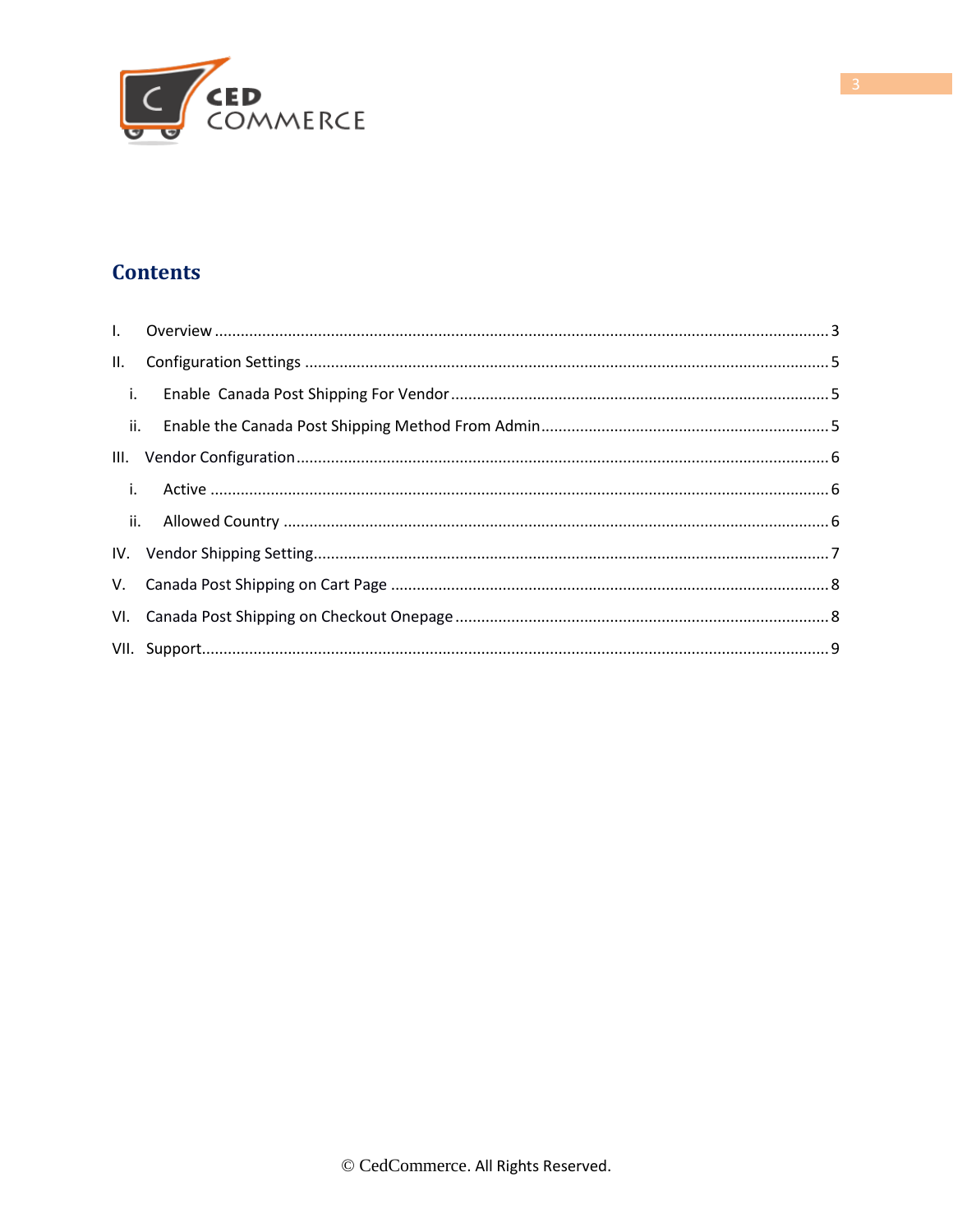

#### **Overview**

CedCommerce Vendor Canada Post Shipping is an addon for CedCommerce Multi-Vendor Marketplace developed in Magento 2. This addon is very useful for vendors in case they want to set Canada Post Shipping charges for their products. This module is dependent on Vendor Multi Shipping Addon. It works by extending Magento 2 Canada Post shipping method, so at first you have to install Canada Post Shipping method in your Magento 2.

With the help of this module, vendors can set the rates of Canada Post shipping for their products. Vendor has the authority to enable or disable the functionalities of Canada Post Shipping for his products. Vendor has to set the correct shipping address then only the customer will see the Canada Post shipping rate for the vendor's products.

For Canada Post Shipping, the origin address must be Canada with the correct Postal code. The Destination Country is divided into 3 categories: -

- [1] Canada
- [2] United States
- [3] International Zone

For all the three zones the weight limit is 30kg.

- For Canada destination the maximum price limit of the vendor products is \$5000 and requires correct destination postal address.
- For United States the price limit of the products is \$1000 and requires correct zip codes of USA.
- All the other countries come in International zone and the price limit for product is \$1000 and requires correct country code for shipment.
- The weight of the products is taken in the unit of Kilogram for Canada Post Shipping and Magento 2 weight is considered in pound.

This module uses REST API for sending request to Canada Post Services and collects the response. So, the vendor has to set right API credentials in the admin section of Canada Post shipping which he will get after registration on the developer program of Canada Post website. Admin has full control over this module and can enable or disable its functionalities.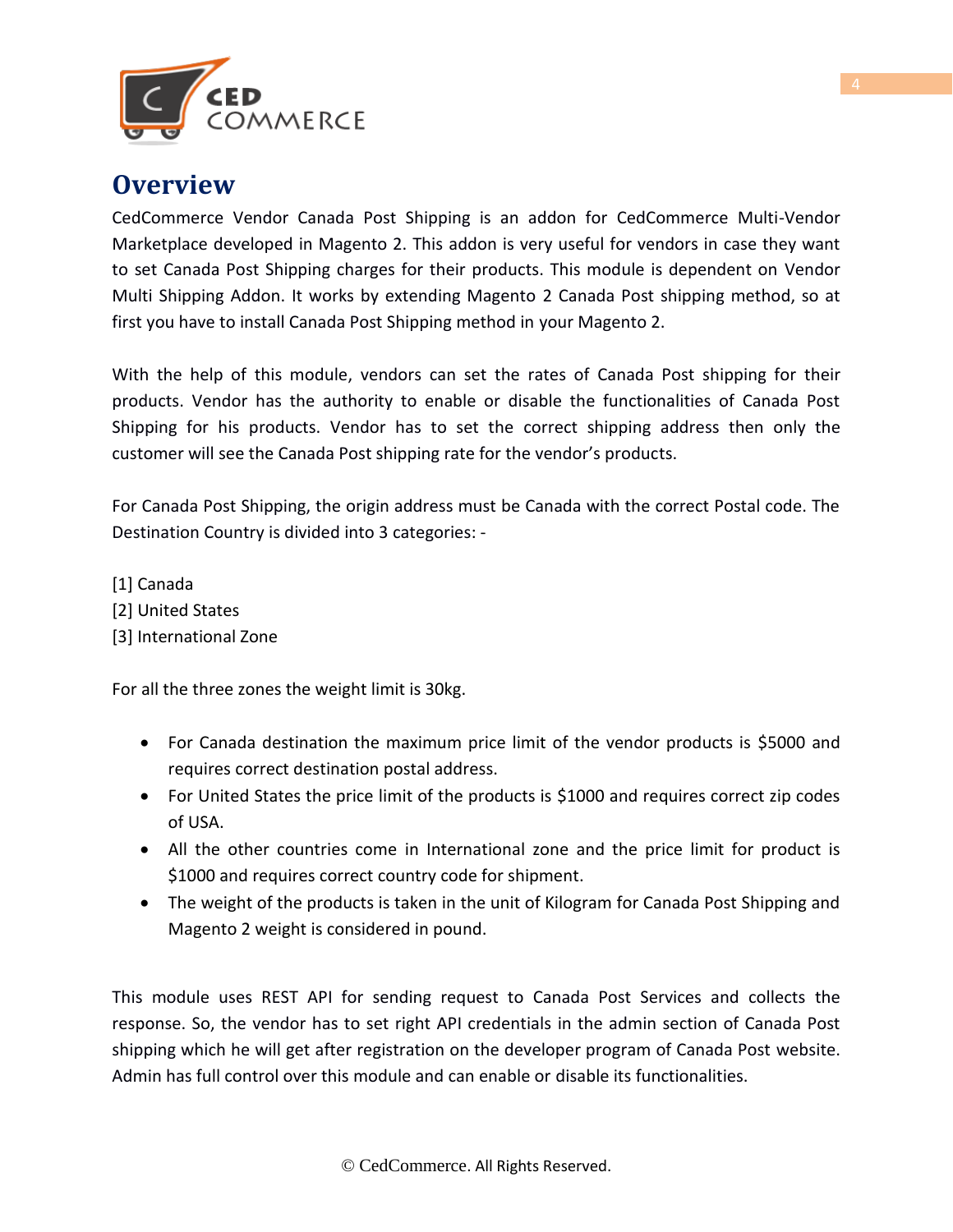

Since this is an addon and is dependent on Vendor Multi Shipping Addon therefore, CedCommerce Multi-Vendor Marketplace for Magento 2 and Vendor Multi Shipping Addon has to be installed before installing Vendor Canada Post Shipping otherwise, this addon won't function properly.

## <span id="page-4-0"></span>**Configuration Settings**

The configuration settings can be opened from **Marketplace > Vendor Configuration** in the menu section.

#### **i. Enable Canada Post Shipping for Vendor**

When set to Yes, Vendor Canada Post shipping will be enabled and the vendor will see this option in the vendor shipping method panel, otherwise Canada Post shipping will not be available for vendor.

| <b>Vendor Multi Shipping</b>             |                                                                      |           |
|------------------------------------------|----------------------------------------------------------------------|-----------|
| <b>Carrier Title</b>                     | Marketplace Rates<br>Vendor MultiShipping Carrier Title              | [WEBSITE] |
| <b>Method Title</b>                      | Multi Shipping<br>Vendor MultiShipping Method Title                  | [WEBSITE] |
| <b>Vendor Shipping Carriers</b>          |                                                                      |           |
| <b>Vendor Multishipping Carriers</b>     |                                                                      |           |
| <b>Enable Vendor CanadaPost Shipping</b> | Yes<br>▼                                                             | [WEBSITE] |
|                                          | Before enabling this please enable Canada Post Shipping for<br>admin |           |

#### **ii. Enable the Canada Post Shipping Method from Admin**

This module is based on the Magento 2 Canada Post shipping method. So the Canada Post shipping method should be enabled by the admin. Admin can enable the Canada Post shipping method by going to the **Stores > Configuration > Shipping Method** section. Here you will see the "Canada Post Shipping" group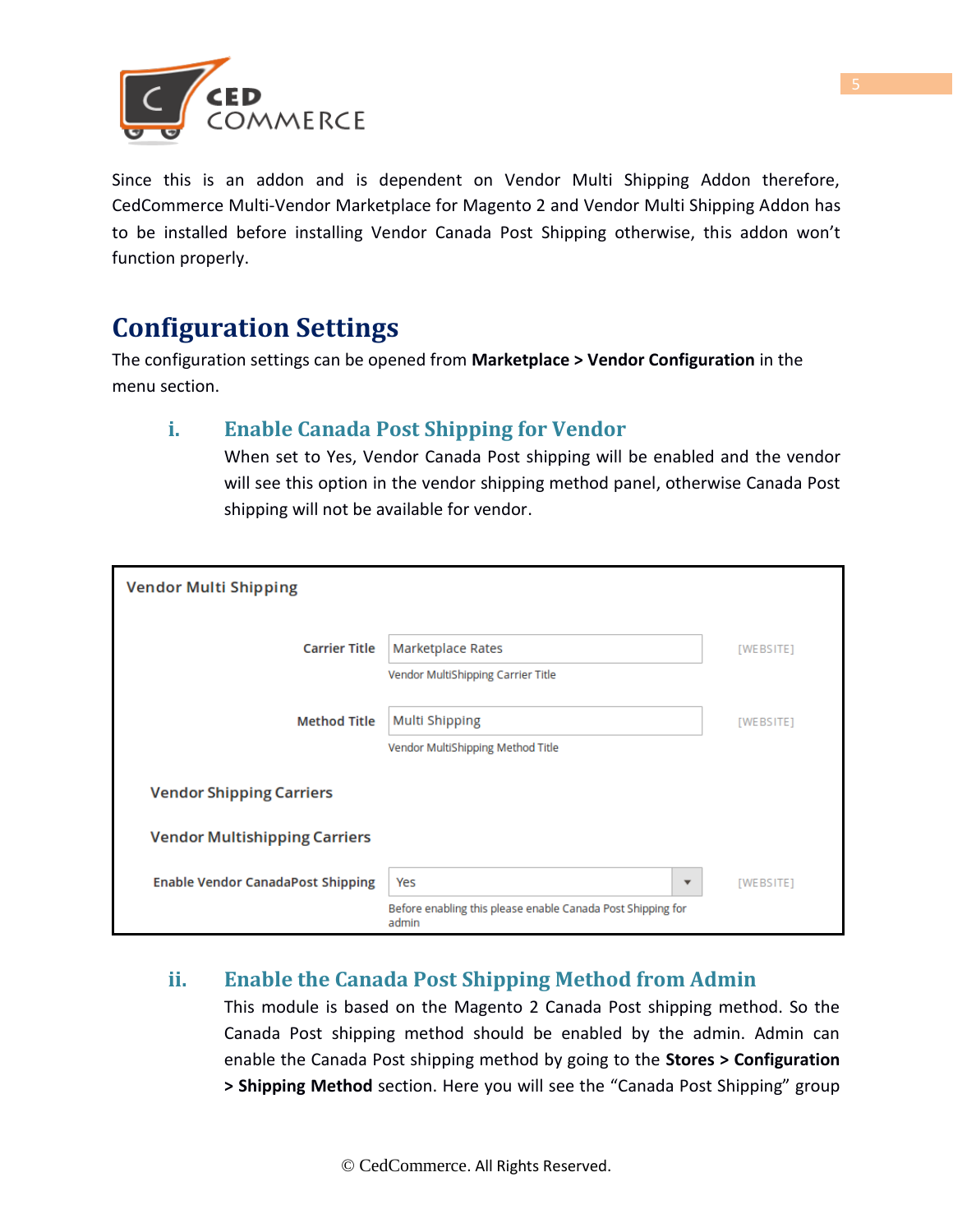

and set the "Enabled" field to "yes". Now the Vendor Canada Post shipping will be available to the vendor and the customer will see Canada Post Shipping rates.

| Origin                       |                                                     |           |
|------------------------------|-----------------------------------------------------|-----------|
| Country                      | Canada<br>$\overline{\mathbf{v}}$                   | [WEBSITE] |
| <b>Region/State</b>          | <b>British Columbia</b><br>$\overline{\phantom{a}}$ | [WEBSITE] |
| <b>ZIP/Postal Code</b>       | <b>H2B1A0</b>                                       | [WEBSITE] |
| <b>City</b>                  | Toronto                                             | [WEBSITE] |
| <b>Street Address</b>        | 22 Front Street, suite Number                       | [WEBSITE] |
| <b>Street Address Line 2</b> |                                                     | [WEBSITE] |

## **Vendor Configuration**

When the Vendor Canada Post Shipping Addon has been installed and configured by the admin then the vendor can configure the Canada Post shipping method in the vendor panel. Firstly, the vendor has to set the shipping settings in his panel. In it he has to set his shipping address. Then he can set the shipping method setting in the vendor panel. To open this page, the vendor has to login to his vendor panel and go the **left navigation bar, Settings > Shipping Method.**

#### **i. Active**

From here the vendors can enable/disable the Canada Post shipping method for their products.

#### **ii. Allowed Country**

Here the vendor can set the countries for which he wants to allow Canada Post shipping.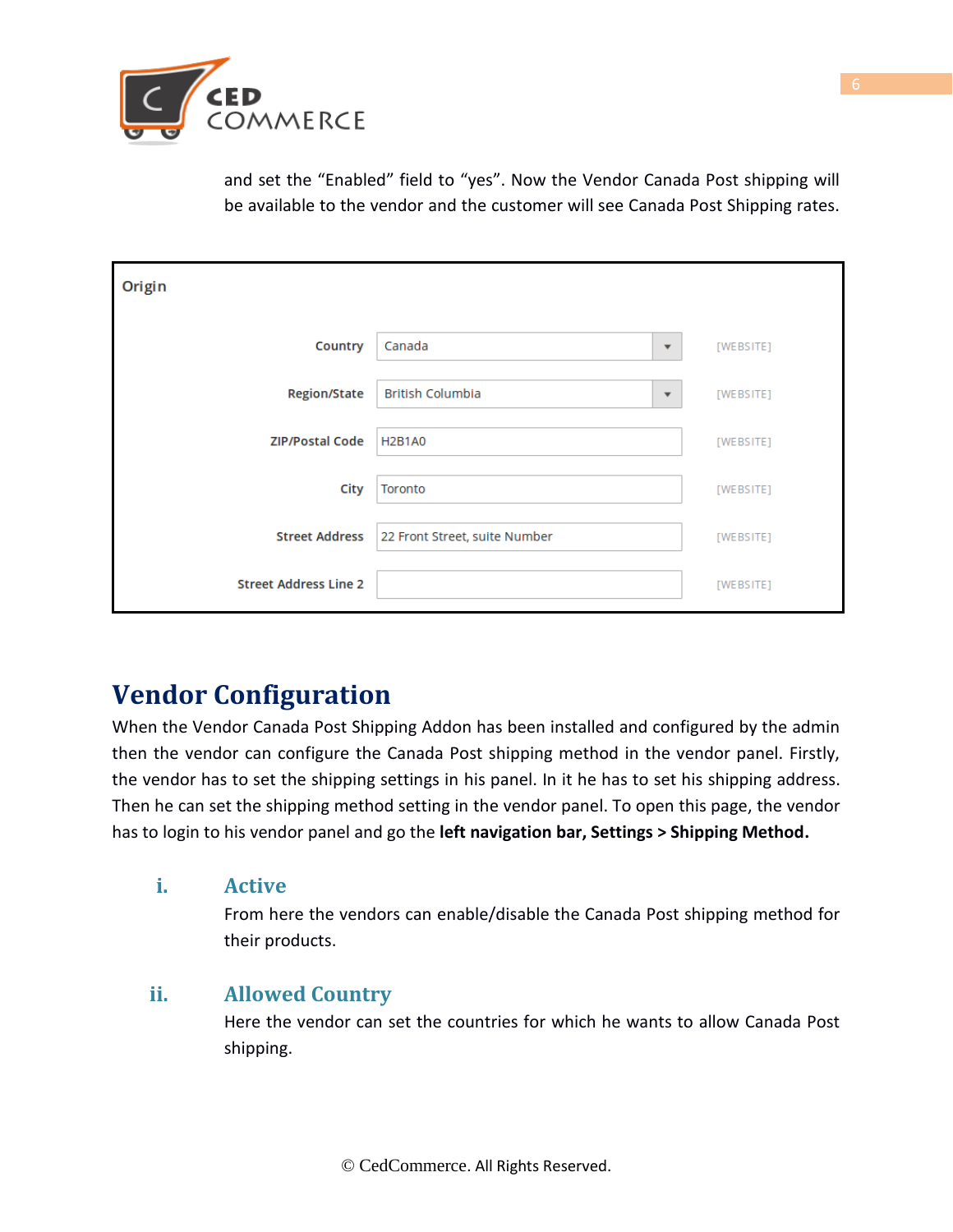

| <b>Shipping Methods</b>                                           |                   |
|-------------------------------------------------------------------|-------------------|
| <b>SHIPPING METHODS</b>                                           | <b>SAVE</b>       |
| <b>CanadaPost Shipping</b><br><b>Active</b>                       |                   |
| Yes                                                               |                   |
| <b>Allowed Country</b><br>--Please Select--<br><b>Afghanistan</b> |                   |
| « Back                                                            | * Required Fields |

## **Vendor Shipping Setting**

For Canada Post Shipping rates, vendors have to give origin address details with correct postal code in shipping setting area of vendor panel. To open this page, login as vendor and go the **left navigation bar, Settings > Shipping Settings**

| <b>SHIPPING SETTINGS</b>                 | <b>SAVE</b> |
|------------------------------------------|-------------|
| Origin Address Details<br><b>Country</b> |             |
| Canada                                   |             |
| <b>State/Province</b>                    |             |
| Alberta                                  |             |
| City                                     |             |
| Toronto                                  |             |
| <b>Zip/Postal Code</b>                   |             |
| <b>H2B1A0</b>                            |             |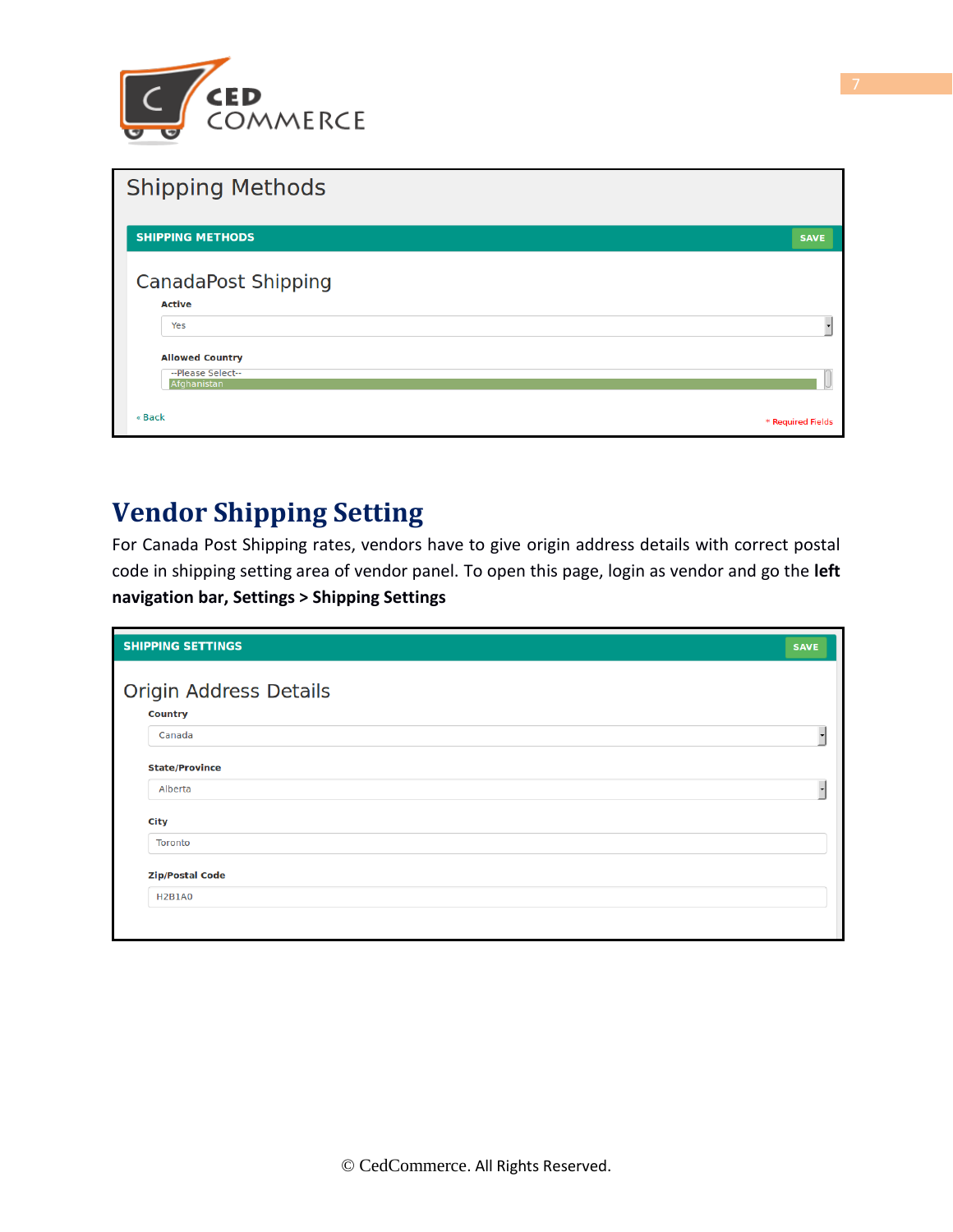

### **Canada Post Shipping on Cart Page**

Customer will see vendor wise Canada Post shipping on the cart page. This module is dependent on Vendor Multi Shipping Addon of CedCommerce Multi-Vendor Marketplace for Magento 2, so you must install multi shipping before the installation of Vendor Canada Post shipping addon.

In the attached snapshot you can see that there are two products in the cart associated with different vendors. Here you will see the vendor "John" has enabled the Canada Post shipping for his products. So the customer will see vendor wise Canada Post shipping for this vendor. If any vendor has not enabled any shipping method then the customer will get the rates defined by the admin for the vendor's products.

|                            | Test_product   | \$200.00 |              | \$200.00           | Summary                                                |
|----------------------------|----------------|----------|--------------|--------------------|--------------------------------------------------------|
|                            |                |          |              |                    | <b>Estimate Shipping and Tax</b><br>$\curvearrowright$ |
|                            |                |          |              |                    | Country                                                |
|                            |                |          |              |                    | <b>United States</b><br>$\checkmark$                   |
|                            |                |          |              |                    | <b>State/Province</b>                                  |
| Move to Wishlist           |                |          |              | 侖<br>◢             | Alaska<br>$\checkmark$                                 |
|                            |                |          |              |                    | <b>Zip/Postal Code</b>                                 |
|                            | P <sub>1</sub> | \$40.00  | $\mathbf{1}$ | \$40.00            | 01001                                                  |
|                            |                |          |              |                    |                                                        |
|                            |                |          |              |                    | <b>John</b>                                            |
|                            |                |          |              |                    | O Priority Worldwide envelope USA<br>\$44.03           |
| Move to Wishlist           |                |          |              | 啬<br>$\mathscr{P}$ | <b>Main Website</b>                                    |
|                            |                |          |              |                    | ○ expedited parcel usa \$20.81                         |
|                            |                |          |              | <b>Update Cart</b> | $\circlearrowright$ xpresspost usa \$32.15             |
|                            |                |          |              |                    | ○ priority worldwide parcel \$70.62                    |
| <b>Apply Discount Code</b> |                |          |              |                    | ◯ Expedited Parcel USA \$18.56                         |

### <span id="page-7-0"></span>**Canada Post Shipping on Checkout Page**

After enabling the Multi Shipping Addon and Vendor Canada Post Shipping Addon the customer will get vendor wise shipping rate on the checkout page which will be similar to the ones shown below. Here the customer will have to select one shipping method from every group.